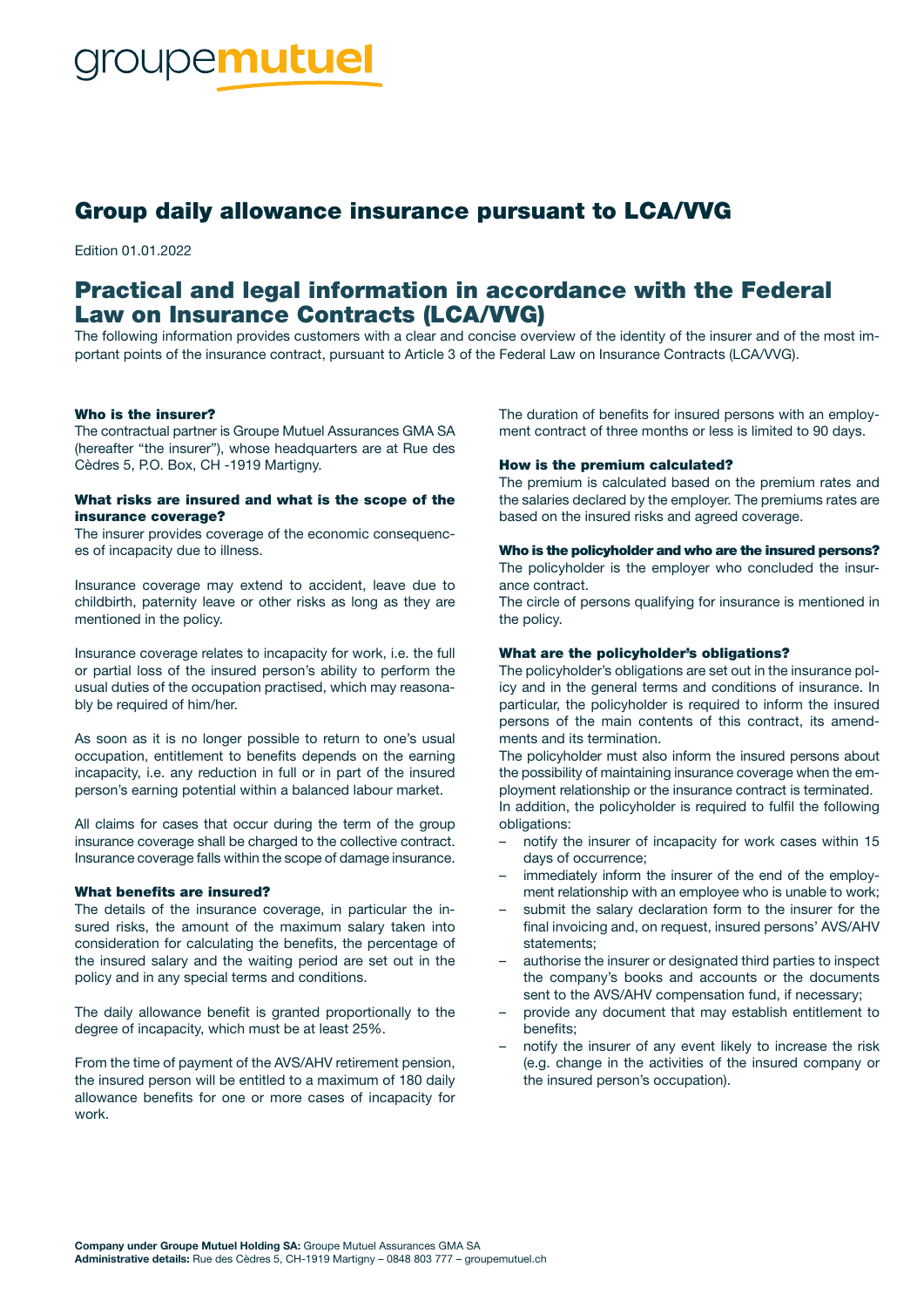#### What are the obligations of the insured person?

The insured person is required to fulfil the following obligations:

- consult an authorised doctor at a medical practice at the latest within three days after the onset of the incapacity;
- provide any document that may establish entitlement to benefits;
- cooperate with the insurer and other social insurance institutions;
- undertake everything to reduce the damage;
- inform the insurer before undertaking a stay outside the vicinity of his/her home (radius of 200 km) during the period of incapacity for work;

#### In the event of fraud or attempted insurance fraud, the insured person shall pay for the investigation expenses incurred by the insurer for the verification of the incapacity as well as for the follow-up of the case.

The details of the obligations of the insured person are set out in the general terms and conditions of insurance.

#### Failure to comply with the obligations may lead to sanctions by the insurer, which may extend to the refusal of benefits.

#### In which cases can the insurer reduce or refuse insurance benefits?

Insurance coverage may be reduced or refused in the following cases (non-comprehensive list):

- if the policyholder or the insured person does not comply with the obligations set out in the terms and conditions of insurance;
- if the incapacity for work is not notified to the insurer within 15 days of its occurrence;
- if the initial certificate was issued more than three days after the onset of the incapacity;
- if the insured person refuses to cooperate with the insurer or other social insurance institutions;
- in the event of fraud or attempted insurance fraud;
- if the insured person fails to appear without good reason for a medical examination ordered by the insurer, the insurer may also request that any benefits already paid be refunded and may charge the insured person for the costs of the missed medical appointment;
- during a stay outside the vicinity of the insured person's home (radius of 200 km) in the cases provided for in the general terms and conditions of insurance;
- in the event of non-payment of premiums by the policyholder;
- if the incapacity is the result of voluntary plastic surgery not covered by the compulsory health insurance.

The details of the limitations of coverage are set out in the general terms and conditions of insurance.

#### When does the insurance contract begin?

The contract is concluded once the insurer has notified acceptance of the proposal.

#### When does the insurance contract end?

#### The policyholder may terminate the contract in the following cases:

- on the expiry of the contract as stated in the policy, subject to a notice period of three months. Termination is deemed to have been made in time if it reaches the insurer by 30 September at the latest. If the contract is not terminated, it shall be renewed automatically from year to year;
- after each claim for which a benefit is paid out, but at the latest within 14 days of becoming aware of the payment by the insurer;
- when the insurer increases the premiums. In this case, notice of termination must reach the insurer before the end of the calendar year.

#### The insurance also ends:

- when the insured company ceases its business activities;
- when the policyholder's registered office or place of residence is transferred abroad.

#### The insurer may terminate the contract in the following cases:

- on expiry of the contract as stated in the policy, subject to a notice period of three months. If the contract is not terminated, it shall be renewed automatically from year to year;
- if the policyholder failed to disclose or inaccurately disclosed an important fact;
- in the event of fraud or attempted insurance fraud by the policyholder.

These lists mention only the most common possible reasons for termination. Other possibilities are set out in the general terms and conditions of insurance and in the LCA/VVG.

#### When does insurance coverage begin?

For each insured employee, insurance coverage begins on the day of entry into force of the employment contract, but at the earliest on the effective date mentioned in the policy.

#### When does insurance coverage end?

For each insured person, insurance coverage ends:

- at the end of the employment contract, subject to an ongoing case of incapacity for work;
- in the event of non-payment of premiums;
- upon termination or suspension of the insurance contract;
- no later than the end of the month coinciding with the insured person's 70<sup>th</sup> birthday;
- at the end of the LAA/UVG accident coverage for workers posted abroad.

#### When does the entitlement to benefits end?

- For each insured person, entitlement to benefits ends:
- upon suspension of the insurance contract due to non-payment of premiums;
- when the maximum entitlement to benefits is exhausted;
- no later than the end of the month coinciding with the insured person's 70<sup>th</sup> birthday;
- upon termination of the policy, subject to an ongoing case not being taken over by another insurer.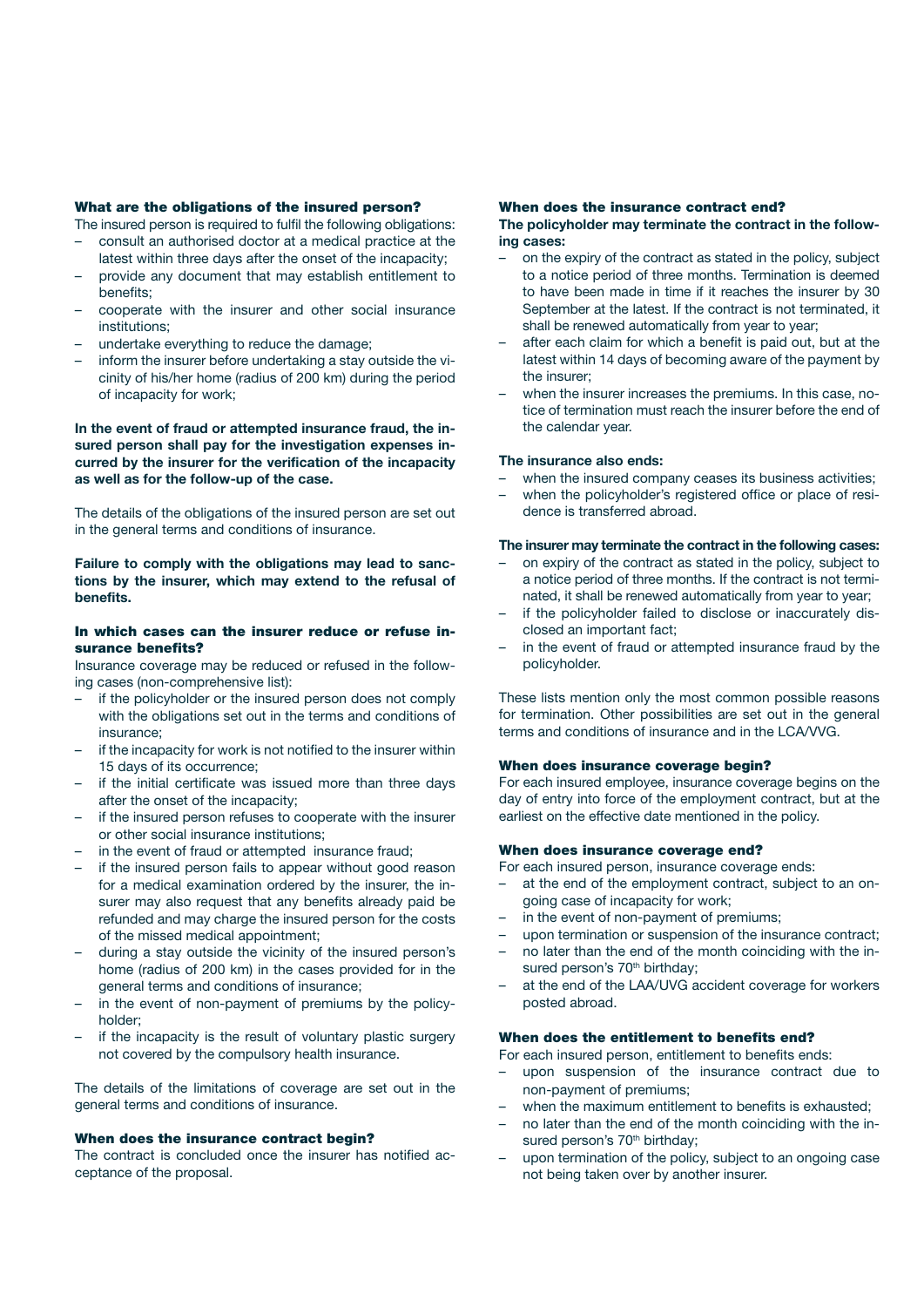#### How is the data processed by the insurer?

The insurer processes the personal and sensitive data of the policyholder and the insured persons, in particular data relating to the contract, collection of premiums and claims management, in accordance with the legal requirements for data protection.

Further details on data processing are set out in the general terms and conditions of insurance.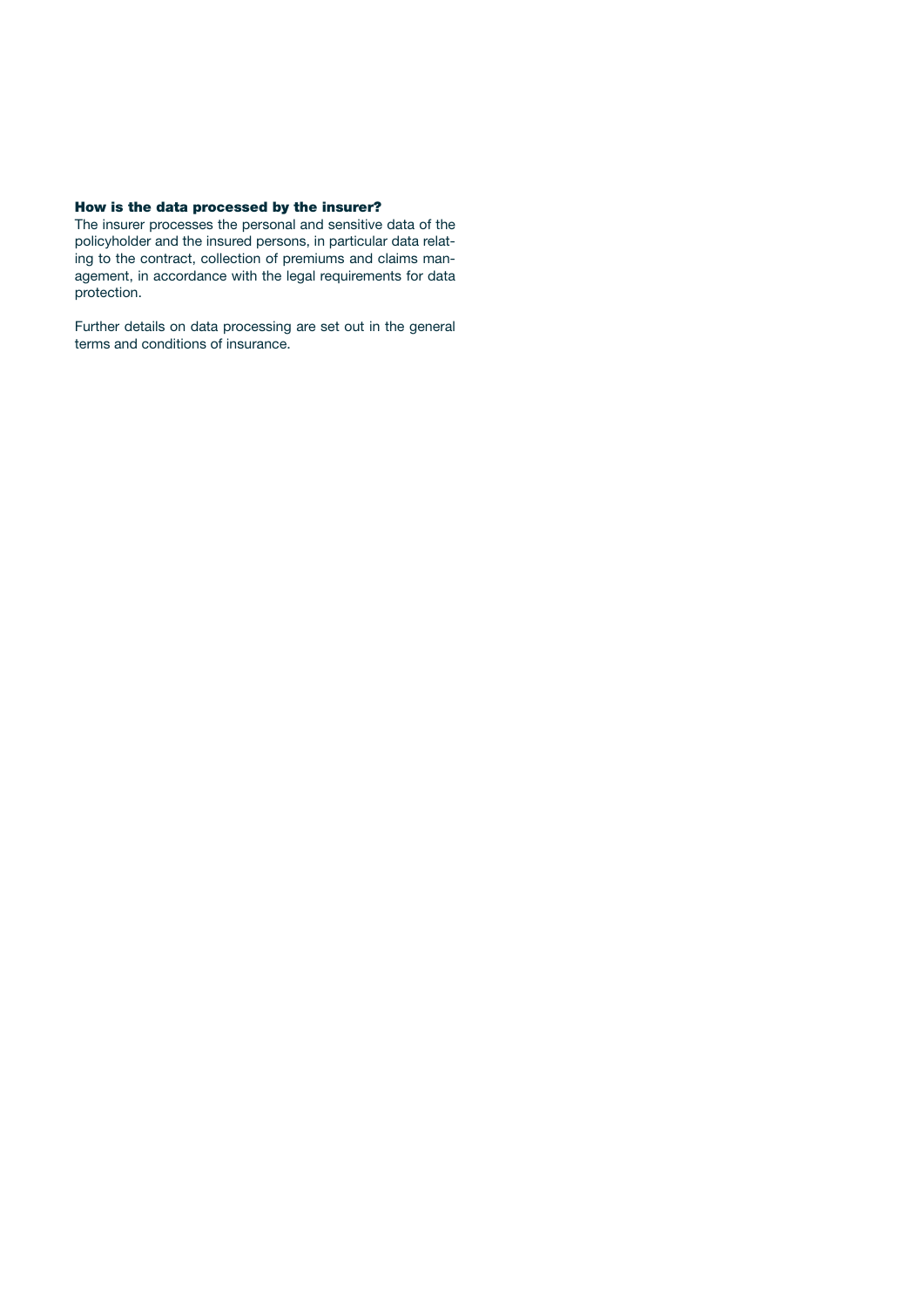# groupemutuel

# General terms and conditions for group daily allowance insurance pursuant to LCA/VVG

PCGA01-E2 – edition 01.01.2022

#### **Contents**

| <b>A. General principles</b> |                                                   |                                    | medical condition                         |
|------------------------------|---------------------------------------------------|------------------------------------|-------------------------------------------|
| Abbreviations                |                                                   | Art. 23                            | Benefits outside the vicinity of the home |
| <b>Art. 1</b>                | Insurer                                           | Art. 24                            | Incapacity due to negligence              |
| <b>Art. 2</b>                | Purpose and type of insurance                     | Art. 25                            | Limitation of entitlement to benefits     |
| <b>Art. 3</b>                | Legal bases of the contract                       |                                    |                                           |
| Art. 4                       | <b>Definitions</b>                                | <b>E. Supplemental benefits</b>    |                                           |
|                              |                                                   | Art. 26                            | Maternity benefits                        |
| <b>B. Scope of insurance</b> |                                                   | <b>Art. 27</b>                     | Paternity benefits                        |
| <b>Art. 5</b>                | Insurance policy                                  | Art. 28                            | Benefits in the event of adoption         |
| <b>Art. 6</b>                | Insured persons                                   | Art. 29                            | Additional loss of earnings coverage      |
| <b>Art. 7</b>                | Start and end of insurance contract               |                                    |                                           |
| <b>Art. 8</b>                | Termination following a claim                     | <b>F. Coordination of benefits</b> |                                           |
| <b>Art. 9</b>                | Fraudulent claim                                  | <b>Art. 30</b>                     | Third party benefits                      |
|                              |                                                   | Art. 31                            | <b>Excess benefits</b>                    |
|                              | C. Insurance coverage                             |                                    |                                           |
| <b>Art. 10</b>               | Beginning of the insurance coverage               | <b>G. Premiums</b>                 |                                           |
| <b>Art. 11</b>               | End of insurance coverage                         | <b>Art. 32</b>                     | Calculation of the premium                |
| <b>Art. 12</b>               | Transfer to individual insurance                  | Art. 33                            | Payment of premiums                       |
|                              |                                                   | Art. 34                            | Adjustment of premium rates               |
| <b>D. Benefits</b>           |                                                   | Art. 35                            | Premium statement                         |
| Art. 13                      | Entitlement to benefits                           | Art. 36                            | Surplus sharing                           |
| <b>Art. 14</b>               | Benefits when receiving an AVS/AHV retirement     |                                    |                                           |
|                              | pension                                           | <b>H. Obligations</b>              |                                           |
| <b>Art. 15</b>               | Benefits in the case of an employment contract of | Art. 37                            | Obligations of the policyholder           |
|                              | three months or less                              | Art. 38                            | Obligations of the insured person         |
| <b>Art. 16</b>               | End of entitlement to benefits                    |                                    |                                           |
| Art. 17                      | Ongoing incapacity at the end of the employment   | I. Other provisions                |                                           |
|                              | contract                                          | Art. 39                            | Assignment and pledging of benefits       |
| <b>Art. 18</b>               | <b>Exhaustion of benefits</b>                     | <b>Art. 40</b>                     | <b>Broker clause</b>                      |
| Art. 19                      | Calculation of the daily allowance                | <b>Art. 41</b>                     | <b>Notices</b>                            |
| <b>Art. 20</b>               | Unpaid leave                                      | <b>Art. 42</b>                     | Place of performance                      |
| <b>Art. 21</b>               | Benefits in the event of death                    | Art. 43                            | <b>Jurisdiction</b>                       |
| <b>Art. 22</b>               | Benefits for the care of children with a serious  | Art. 44                            | Data protection                           |

# A. General principles

# Abbreviations

|            | LAVS/AHVG: Federal Law on Old-Age and Survivors |
|------------|-------------------------------------------------|
|            | Insurance                                       |
| LAI/IVG:   | Federal Law on Disability Insurance             |
| LPP/BVG:   | Federal Law on Occupational Retirement,         |
|            | Survivors' and Disability Pension Plans         |
| LAMal/KVG: | Federal Law on Health Insurance                 |
| LAA/UVG:   | Federal Law on Accident Insurance               |
| LAM/MVG:   | Federal Law on Military Insurance               |
| LAPG/EOG:  | Federal Law on Compensation for Loss of Income  |

LAFam/FamZG: Federal Law on Family Allowances LACI/AVIG: Swiss Law on Compulsory Unemployment Insurance and Insolvency Benefits LCA/VVG: Federal Law on Insurance Contracts CO: Swiss Code of Obligations CGA: General terms and conditions of insurance

PC

# Art. 1 Insurer

The insurance company bearing the risk is Groupe Mutuel Assurances GMA SA, hereinafter referred to as the insurer.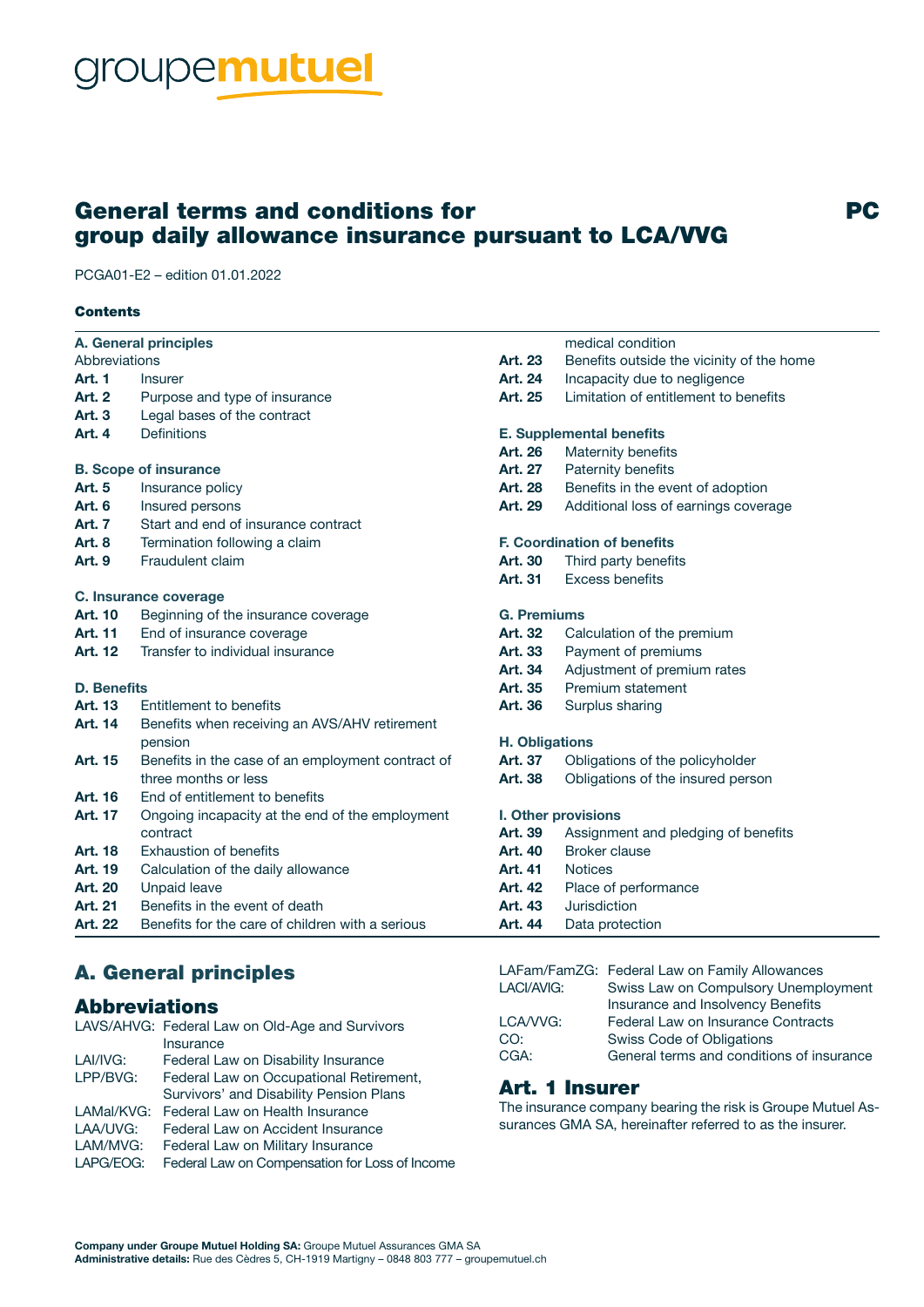# Art. 2 Purpose and type of insurance

- 1. Insurance coverage falls within the scope of damage insurance.
- 2. The insurer provides coverage of the economic consequences of incapacity due to illness. Insurance coverage may extend to accident, leave due to childbirth or other risks mentioned in the policy.

# Art. 3 Legal bases of the contract

The contract is based on:

- 1. These general terms and conditions of insurance (CGA), any additional special terms and conditions of insurance, the policy and any addendums thereto.
- 2. The clauses and statements specified in the insurance proposal and in any other statements of the policyholder and the insured persons, as well as the health questionnaires.
- 3. LCA/VVG
- 4. The Code of Obligations (CO).

# Art. 4 Definitions

## 1. Health impairment

"Health impairment" encompasses illness and/or accident. 2. Illness

Illness means any medically and objectively detectable, involuntary impairment of the insured person's physical, mental or psychological health that is not the result of an accident or its consequences, and that requires medical examination or medical treatment, or which results in incapacity. Pregnancy complications are equated with an illness.

#### 3. Accident

Accident means any harmful, sudden and involuntary, medically and objectively detectable, injury to the human body which is prejudicial to physical, mental or psychological health or results in death and was occasioned by an extraordinary external cause. Are also equated with accidents, sequels and relapses from accidents, bodily injuries equated with accidents as well as occupational illnesses within the meaning of the LAA/UVG.

#### 4. Incapacity

Unless otherwise provided, incapacity is both incapacity for work and earning incapacity.

#### 5. Incapacity for work

Incapacity for work refers to the loss, in whole or in part, of the insured person's ability to perform the usual duties of the occupation practised, which may reasonably be required of him/ her, if the loss results from an impairment to his/her physical, mental or psychological health. As soon as the resumption of the usual occupation is no longer possible, entitlement to benefits depends on the incapacity for work.

#### 6. Earning incapacity

- a. Earning incapacity means any reduction, in full or in part, of an insured person's earning potential within a balanced labour market.
- b. Only the medical limitations due to the health impairment are taken into account to assess the existence of an earning incapacity.
- c. Earning incapacity is determined by the difference between the income earned before the incapacity for work in one's previous occupation and the average income which, from a medical point of view, could be earned in another activity,

taking into account the level of competency of the insured person, according to the existing Swiss Earnings Structure Survey (ESS).

#### 7. Insurance case

An insured case is defined as a disability caused by one or more health impairments, which may occur during the same period of disability.

#### 8. Relapse

A relapse is considered to be an incapacity that is medically related to a previous incapacity and that occurs during the period of coverage and during the 365 days following the end of the previous incapacity. Under these conditions, the relapse belongs to the same insurance case as the previous incapacity.

# B. Scope of insurance

## Art. 5 Insurance policy

The insurance policy sets out the details of the insurance coverage, including the insured risks, the amount of the maximum salary considered for calculating the benefits, the percentage of the insured salary, the waiting period, the duration of benefits and any special terms and conditions.

# Art. 6 Insured persons

- 1. The circle of persons qualifying for insurance is mentioned in the policy.
- 2. A person who is fully or partially unable to work when the policy comes into force, or at the beginning of the employment relationship, is not insured. This person will be covered as soon as he/she has recovered full capacity for work. The agreement regulating the free transfer of coverage is reserved.
- 3. A person who is receiving a disability pension at the time the policy comes into force or at the beginning of the employment relationship is insured for the salary received from his/her residual capacity for work, from which the insured person can take advantage substantially and permanently.
- 4. A person whose employment contract is terminated during the incapacity entitling him/her to benefits shall continue to be part of the circle of persons qualifying for insurance until the end of the said ongoing incapacity. The agreement regulating the free transfer of coverage is reserved.

## Art. 7 Start and end of insurance contract

- 1. The entry into force of the contract and its expiry date are mentioned in the policy.
- 2. When the policy expires and unless notice of termination is received by 30 September at the latest, the contract will be automatically renewed from year to year.
- 3. The contract ends:
	- a. in the event of termination by the policyholder or by the insurer;
	- b. if the insured company ceases its business activities;
	- c. if the contract is terminated in the event of a claim, in accordance with Art. 8 of these general terms and conditions of insurance;
	- d. if the contract is terminated in the event of a fraudulent claim, in accordance with Art. 9 of these general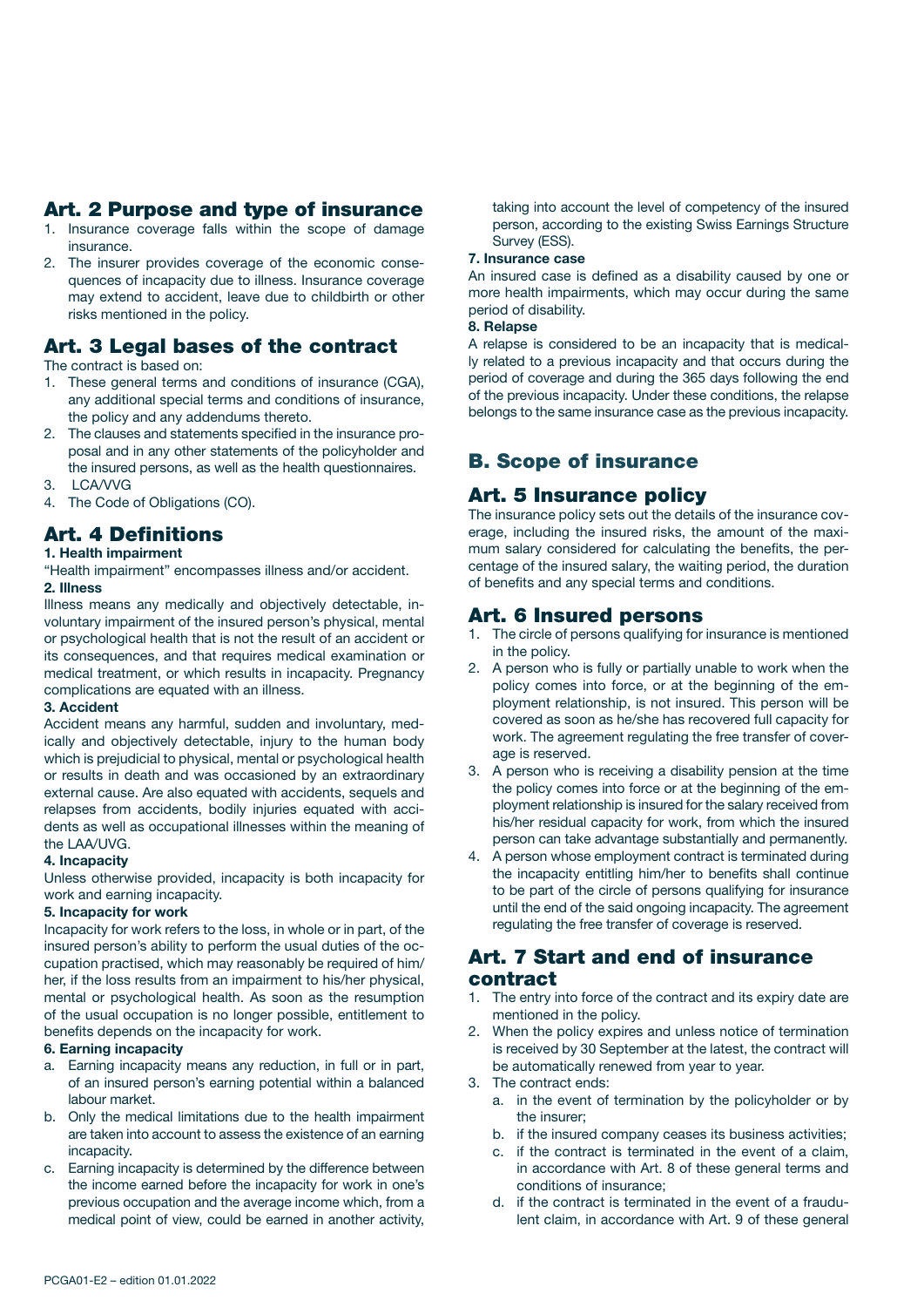terms and conditions of insurance;

- e. in the event of non-payment of premiums, in accordance with Art. 33, para. 5 of these general terms and conditions of insurance;
- f. if the policyholder's registered office or place of residence is transferred abroad;
- g. in the event of termination as a result of a premium increase within the meaning of Art. 34 of these general terms and conditions of insurance.

## Art. 8 Termination following a claim

- 1. After each claim for which a benefit is payable by the insurer, the policyholder is entitled to withdraw from the contract no later than 14 days after having become aware of the payment of the benefit. If the policyholder withdraws from the contract, the insurance ceases to be effective 14 days after the notice of termination has been sent to the insurer.
- 2. The insurer expressly waives its right under the LCA/VVG to withdraw from the contract in the event of a claim, save in case of abuse, misrepresentation, fraud or non-disclosure, or attempted abuse, misrepresentation, fraud or non-disclosure pursuant to the LCA/VVG.

# Art. 9 Fraudulent claim

The policy may be cancelled or terminated when the policyholder makes or attempts to make illegal profits causing prejudice to the insurer.

# C. Insurance coverage

## Art. 10 Beginning of the insurance coverage

For each insured person, insurance coverage begins on the day of entry into force of the employment contract, but at the earliest on the effective date mentioned in the policy.

# Art. 11 End of insurance coverage

For each insured person, insurance coverage ends:

- a. at the end of the employment contract, subject to the provisions of Art. 17 of these general terms and conditions of insurance;
- b. in the event of non-payment of premiums in accordance with Art. 33 of these general terms and conditions of insurance;
- c. at the end of the insurance contract or upon suspension;
- d. no later than the end of the month coinciding with the insured person's 70th birthday;
- e. at the end of the LAA/UVG accident coverage for the worker posted abroad.

# Art. 12 Transfer to individual insurance

- 1. A Swiss resident who ceases to belong to the circle of persons qualifying for insurance has the right to maintain insurance coverage on an individual basis, without a new medical exclusion. The insured person must assert the right within 90 days of leaving the circle of persons qualifying for insurance.
- 2. A cross-border worker who no longer belongs to the cir-

cle of insured persons shall be entitled to maintain coverage on an individual basis without a new medical exclusion being pronounced, if the person continues to be employed in Switzerland. The insured person must assert the right to transfer within 90 days of leaving the circle of persons qualifying for insurance.

- 3. At the time of the transfer, the prevailing general terms and conditions for individual insurance will apply. The daily allowance will be reduced proportionally if the amount of the new income or unemployment benefit is lower.
- 4. The age of the insured person at the time of joining the group contract is decisive in calculating the premium.
- 5. There is no entitlement to transfer to individual coverage in the following cases:
	- a. if the insurance contract is terminated and transferred to another insurer for the same circle of persons qualifying for insurance, or parts thereof;
	- b. for self-employed individuals, employers and their family members who are not subject to AVS/AHV contributions;
	- c. for persons with a fixed-term employment contract of three months or less, and for temporary staff employed on an occasional basis;
	- d. if the insured person leaves his/her job and transfers to the daily allowance insurance plan of a new employer;
	- e. for persons who have reached AVS/AHV retirement age or who have retired.

# D. Benefits

## Art. 13 Entitlement to benefits

- 1. An insured person who is unable to work is entitled to insured benefits only if he/she suffers a loss of salary/earnings as a result of a health impairment.
- 2. As soon as it is no longer possible to return to one's usual occupation, entitlement to benefits depends on the incapacity for work.
- 3. Only incapacity and a possible relapse that may occur during the period of insurance coverage give entitlement to benefits. The agreement regulating free transfer of coverage remains reserved.

#### 4. Partial incapacity

- a. The daily allowance is granted in proportion to the degree of disability, which must be at least 25%.
- b. Days of incapacity below this rate are not taken into account when calculating the duration of benefits and the waiting period.
- c. Days of partial disability greater than or equal to this rate are counted as full days for calculating the duration of the benefits and the waiting period.

#### 5. Notification of incapacity

- a. Each incapacity of at least 25% must be notified to the insurer within 15 days of its occurrence. After this time limit, the day of receipt of the notification by the insurer is deemed to be the first day of incapacity.
- b. If the notification was made late for excusable reasons, the payment of daily allowance benefits will be limited to 180 days preceding the day of the notification.

#### 6. Medical certificate of incapacity

a. If the initial certificate was issued more than three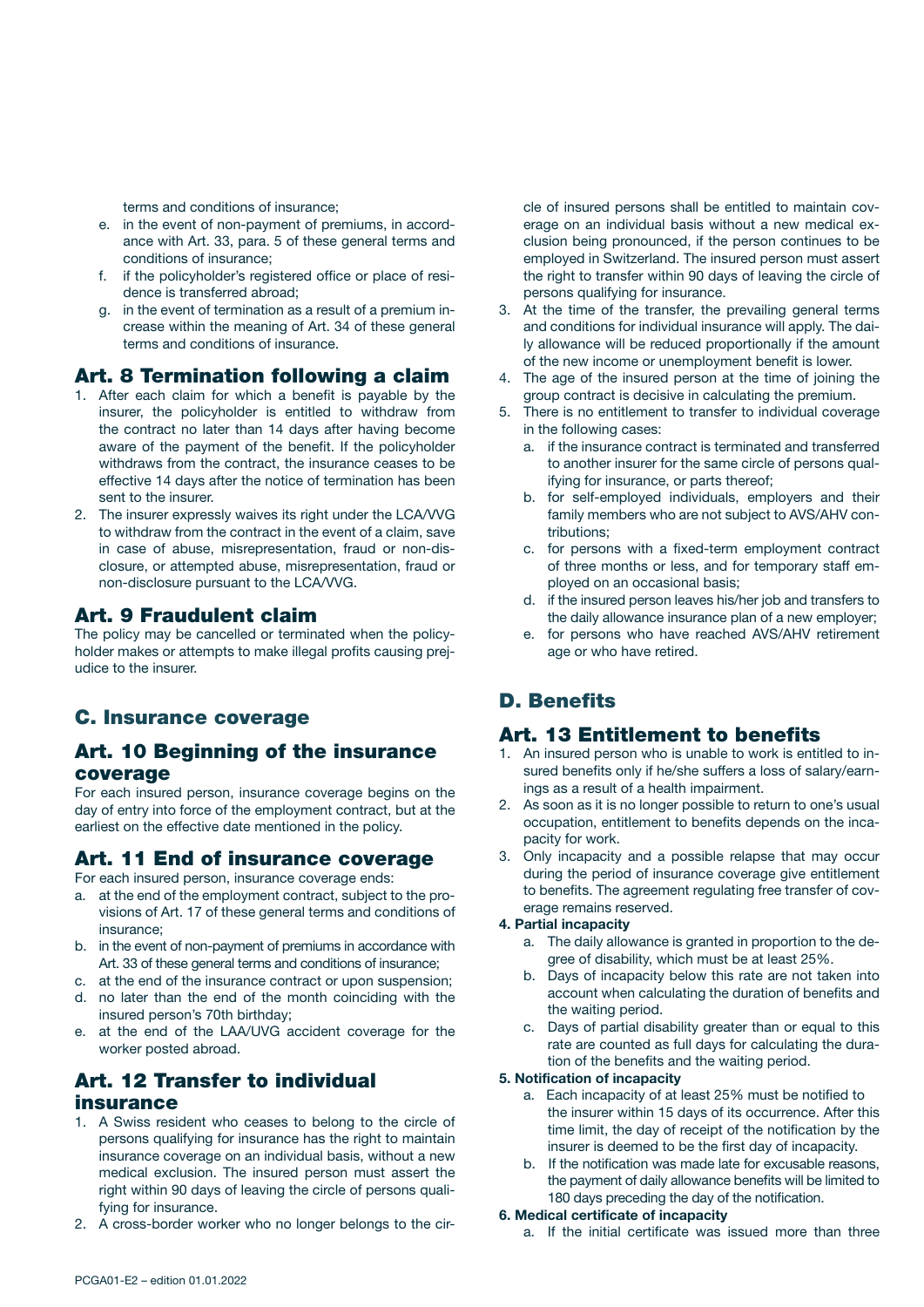days after the onset of the incapacity, the insurer reserves the right to consider the date of issuance of the certificate as the first day of incapacity.

b. The insurer pays for medically certified and proven incapacity. If the incapacity for work lasts more than three days, a medical certificate is mandatory. A doctor's certificate, based on regular medical visits, must be sent to the insurer at least once a month.

#### 7. Waiting period

- a. The daily allowance due is payable on expiry of the agreed waiting period, for each day of incapacity (Sundays and public holidays included).
- b. If the waiting period per incapacity is provided for in the policy, it applies to each case of incapacity giving rise to benefits. In case of a relapse, only the possible residual waiting period will be applied.
- c. If the policy provides for a waiting period per calendar year, it will apply once per calendar year for one or several cases of incapacity entitling to benefits. In case of an uninterrupted case of incapacity over several years, the waiting period will apply only once.
- d. If the policy provides for a waiting period per year of employment, it will apply once per calendar year for one or more cases of incapacity entitling to benefits. In case of an uninterrupted case of incapacity over several years of employment, the annual waiting period will apply only once. A year of employment is a period of 365 consecutive days during which a working relationship exists with the policyholder.
- e. When the ongoing incapacity is no longer the result of an accident but of an illness, or vice versa, the waiting period will apply to the new risk (accident, illness), except when both risks are covered by the same insurer.
- f. The waiting period will be deducted from the term of entitlement to benefits.

## Art. 14 Benefits when receiving an AVS/AHV retirement pension

From the time of payment of the AVS/AHV retirement pension, the insured person will be entitled to a maximum of 180 daily allowance benefits for one or more cases of incapacity for work. If a case of incapacity began before the payment of the AHV/AVS pension, the entitlement to benefits is limited to the remaining benefits provided for in the policy, but up to a maximum of 180 days, provided that the continuation of the employment contract was decided before the incapacity.

## Art. 15 Benefits in the event of an employment contract of three months or less

The duration of benefits for insured persons with an employment contract of three months or less is limited to 90 days.

#### Art. 16 End of entitlement to benefits

For each insured person, entitlement to benefits ends:

- a. on suspension of the insurance coverage due to non-payment of premiums;
- b. when the maximum entitlement to benefits is exhausted;
- c. at the end of the month coinciding with the insured person's 70th birthday;

d. upon termination of the insurance contract, subject to the ongoing case not being taken over by another insurer.

## Art. 17 Ongoing incapacity at the end of the employment contract

- 1. Insurance coverage and entitlement to benefits shall be maintained for the ongoing incapacity at the end of the insurance contract.
- 2. The incapacity that gave rise to the entitlement to benefits shall be charged to the group contract.
- 3. The agreement regulating free transfer of coverage remains reserved.

### Art. 18 Exhaustion of benefits

- 1. Impairments related to a case in respect of which benefits have been exhausted are no longer covered and there is no entitlement to benefits, subject to the provisions of Art. 29 of these general terms and conditions of insurance (Additional loss of earnings coverage).
- 2. The insured person cannot prevent the exhaustion of the entitlement to daily allowance benefits by renouncing his/ her right to daily allowance insurance. In this case, the insurer shall pay benefits based on the assessment of the incapacity by the medical advisor.

# Art 19 Calculation of the daily allowance

- 1. The AVS/AHV salary due by the insured company shall form the basis for calculating the daily allowance. The salary and part of the salary not subject to the AVS/AHV due to the age of the insured person, as well as family allowances as soon as they are no longer received by a beneficiary, are also taken into account.
- 2. For those parts of the salary subject to AVS/AHV which have not yet been paid at the time of the incapacity and to which the person may be entitled, the corresponding daily allowance is calculated by dividing by 365 the said elements received during the 12 months preceding the incapacity, but at the earliest from the date of starting employment.
- 3. An increase in salary during an incapacity can be taken into account if it was agreed prior to the incapacity or if it is provided for by a collective labour agreement.
- 4. If the allowance is expressed as a percentage of the salary, it is calculated for hourly and monthly salaries, but up to the maximum ceiling provided for in the collective agreement, as follows:

#### Hourly salary:

- Gross base hourly salary (including  $13<sup>th</sup>$  month if applicable): multiplied by:
	- average number of weekly or annual hours multiplied by: 52 weeks (for hours on a weekly basis) divided by: 365 days (including leap year) multiplied by:
	- fixed percentage of coverage.

With this method, additional amounts for paid holidays and public holidays are included in the calculation of the daily allowance. The gross basic hourly wage does not include holidays and public holidays, which are not added to the basic hourly wage.

#### Monthly salary:

Monthly salary multiplied by: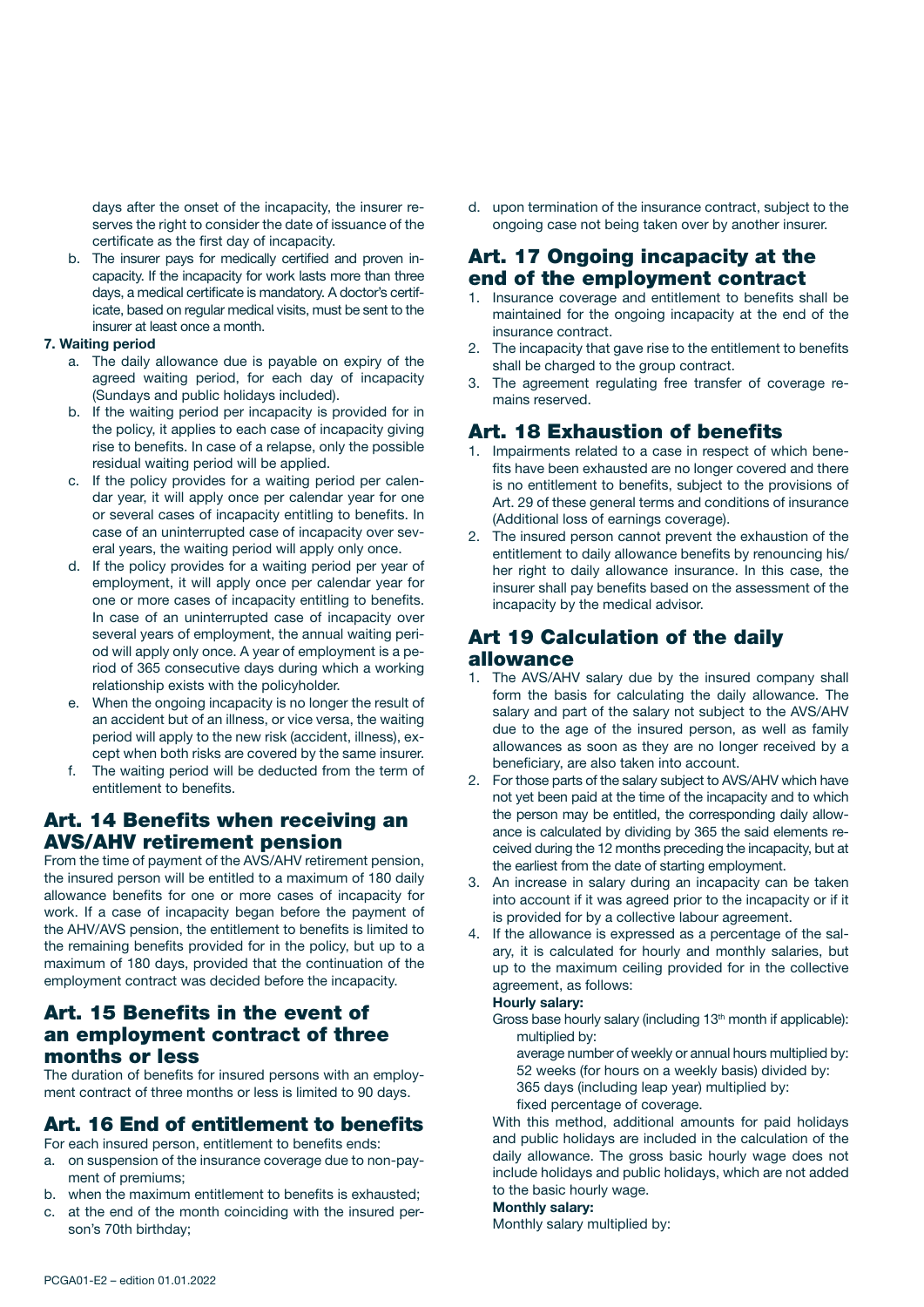12 months (or 13 months, if a 13<sup>th</sup> salary is paid) divided by: 365 days (including leap year) multiplied by: fixed percentage of coverage.

5. If the insured person is employed on an irregular basis or if the salary is subject to significant fluctuations, the daily allowance is calculated by dividing by 365 the salary received during the 12 months prior to the incapacity.

# Art. 20 Unpaid leave

- 1. During unpaid leave, coverage is maintained for a maximum of 12 months.
- 2. The waiting period begins on the first day of incapacity. The entitlement to benefits begins at the earliest on the day the employee is scheduled to return to work.

# Art. 21 Benefits in the event of death

In the event of the death of the insured person resulting from the incapacity entitling him/her to benefits, the insurer shall pay the policyholder the daily allowance within the limits of the entitlement to benefits and the provisions of Article 338 of the Swiss Code of Obligations.

# Art. 22 Benefits for the care of children with a serious medical condition

- 1. In the event of leave in order to care for a child with a serious medical condition, the insurer will supplement the daily allowance paid by the LAPG/EOG up to the maximum insured benefits.
- 2. The benefit is subject to the entitlement to benefits under the LAPG/EOG and is paid for the same duration.

# Art. 23 Benefits outside the vicinity of the home

- 1. Pursuant to Art. 38, para. 1 of these general terms and conditions of insurance:
	- a. If an incapacity for work occurs outside the vicinity of the insured person's home (radius of 200 km), the insured person is entitled to benefits as long as the person can prove that a return is medically not possible, in particular during the period of hospitalisation.
	- b. During an incapacity, the insured person who wishes to leave the vicinity of his/her home (radius of 200 km) must inform the insurer prior to departure. After analysing the circumstances, the insurer may decide to keep granting daily allowance benefits for a limited period. In the absence of an agreement with the insurer, benefits will be refused during the stay outside the vicinity of the home.
- 2. The worker posted abroad is entitled to benefits as long as he/she remains covered under the terms of the LAA/UVG and then as soon as the person returns to Switzerland.

# Art. 24 Incapacity due to negligence

The insurer waives its right under the LCA/VVG to reduce benefits for illnesses caused by gross negligence of the insured person.

# Art. 25 Limitation of entitlement to benefits

- 1. Benefits will be refused:
	- a. if there is a medical exclusion or in case of non-disclosure;
	- b. if the incapacity is the result of voluntary plastic surgery not covered by the compulsory health insurance;
	- c. in case of incapacity due to earthquakes; d. in case of incapacity due to events of war:
		- in Switzerland;
		- abroad, unless events caught the insured person by surprise in the country where he/she was staying and provided the incapacity occurs no later than three months after the start of these events;
	- e. in case of fraud or attempted insurance fraud;
	- f. for health damage caused by ionising rays and damage caused by nuclear radiation, except for health impairments resulting from medical treatment;
	- g. in case of incapacity during military service abroad.
- 2. Benefits may be reduced or refused temporarily or permanently:
	- a. if the accident is caused by the fault of the insured person, in the event of extraordinary dangers or hazardous activities within the meaning of the LAA/UVG;
	- b. if the policyholder or the insured person does not comply with the obligations under Articles 37 and 38 of these general terms and conditions of insurance;
	- c. if the insured person refuses to comply with the insurers' investigation measures (e.g. be examined by a doctor appointed by the insurer) or fails to appear for a medical examination ordered by the insurer without good reason. In this case, the insurer also reserves the right to demand that any benefits already paid be refunded and to charge the insured person for the costs of the missed medical appointment;
	- d. if the insured person refuses to provide all information on the facts known to him/her that could serve to determine entitlement to benefits;
	- e. if the insured person fails to submit an application for benefits to the AI/IV disability insurance, or does not do so in good time. In this case, daily allowance benefits will be suspended until the date the claim is filed.
- 3. During periods of suspension for non-payment of premiums as defined in Art. 33 of these general terms and conditions of insurance:
	- Claims that occur are not covered.
	- For ongoing claims, payment will resume once the premium arrears have been paid. In this case, the days of incapacity will be deducted from the duration of entitlement to benefits.
- 4. Entitlement to benefits is suspended as long as the insured person is receiving benefits from the federal maternity insurance under the LAPG/EOG or the cantonal maternity insurance.

If the insured person is not receiving benefits from the federal maternity insurance under the LAPG/EOG or the cantonal maternity insurance, the entitlement to benefits is suspended for 56 days after the birth if the pregnancy lasted at least 23 weeks. Article 26 of these general terms and conditions of insurance remains reserved.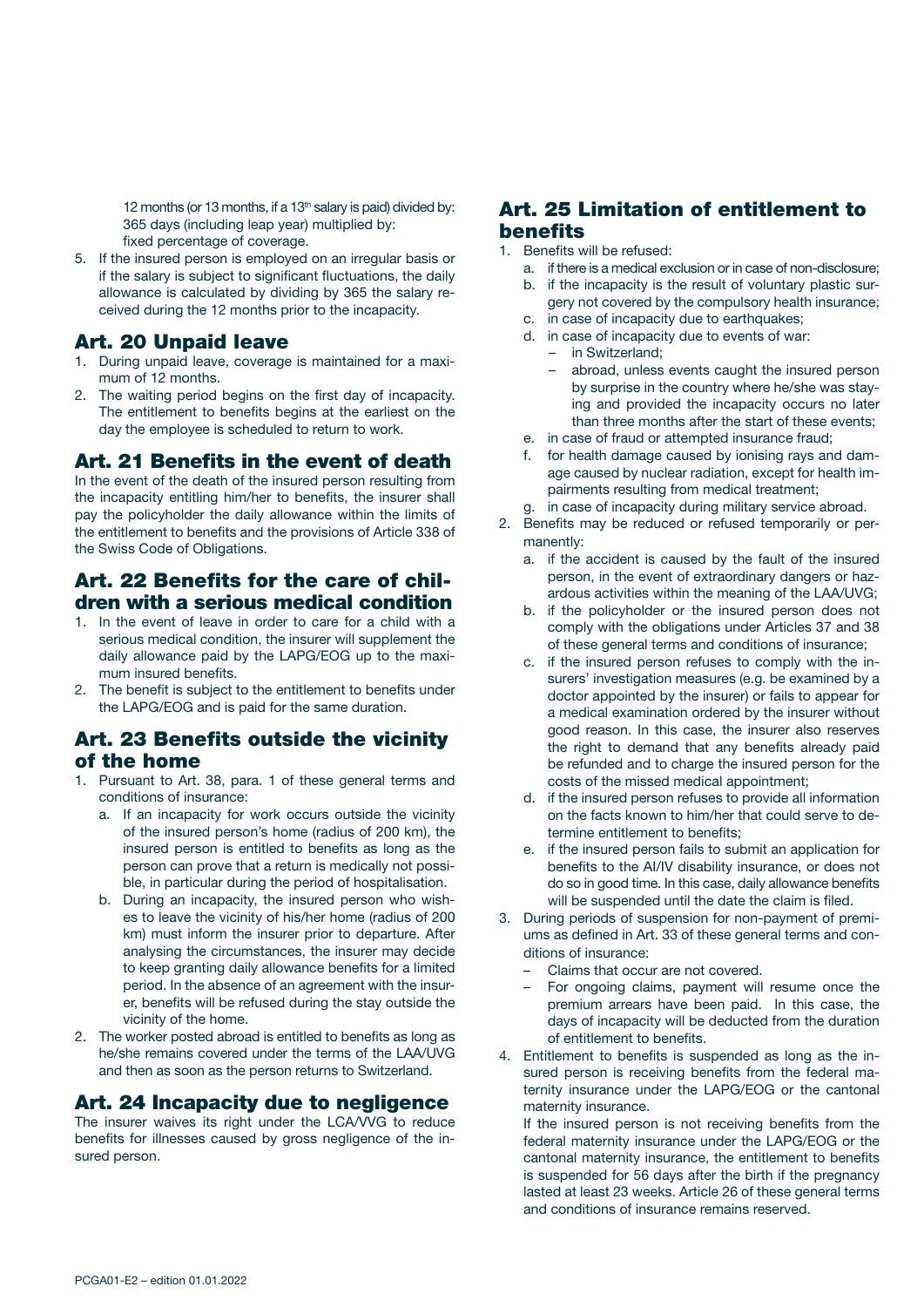# E. Supplemental benefits

#### Art. 26 Maternity allowance benefits

- 1. This coverage is granted if it is included in the policy. 2. The maternity allowance benefit is subject to entitlement
- to federal benefits under the LAPG/EOG or cantonal benefits. 3. If payment of federal benefits under the LAPG/EOG or cantonal benefits is extended in the event of hospitalisation of the newborn child, the payment of the maternity allowance benefit is also extended for an equivalent period.
- 4. Federal benefits under the LAPG/EOG and/or cantonal benefits are deducted from the amount to be paid by the insurer.

# Art. 27 Paternity allowance benefits

1. This coverage is granted if it is included in the policy.

- 2. The paternity allowance benefit is subject to entitlement to federal benefits under the LAPG/EOG or cantonal benefits.
- 3. Federal benefits under the LAPG/EOG and/or cantonal benefits are deducted from the amount to be paid by the insurer.

# Art. 28 Benefits in the event of adoption

- 1. If the supplemental benefit in case of maternity and/or paternity is provided for in the policy, it is also granted in case of adoption provided that benefits according to federal or cantonal regulations are also granted.
- 2. The adoption of the child of the insured person's spouse does not give rise to entitlement to benefits.

# Art. 29 Additional loss of earnings coverage

1. If it is included in the policy, "additional loss of earnings" covers the salary obtained through the insured person's capacity for work which is useful to the company, substantially and permanently, in cases where the entitlement to benefits has been exhausted.

The insured person will then be entitled to a new coverage of 180 days within a period of five years starting from the date of exhaustion of the benefits.

- 2. The waiting period applies to each case of incapacity but is not deducted from the 180-day term.
- 3. An employee cannot be entitled to benefits under the additional coverage more than once.
- 4. If, at the end of the five-year period running from the start of extended coverage, the insured person has not exhausted the term of entitlement to benefits under the said coverage, the insured person will once again be entitled to the main coverage.
- 5. Additional loss of earnings coverage will be strictly related to the group insurance contract of the company with a view to promoting professional rehabilitation. The employee who ceases to belong to the circle of persons qualifying for insurance will not be entitled to free transfer for this benefit.

# F. Coordination of benefits

# Art. 30 Third party benefits

1. The insurer subsidiarily covers the insured person's loss of salary or loss of earning, which are not covered by any other social or private insurer.

- 2. If a third party reduces its benefits due to a sanction, the insurer shall not compensate the ensuing reduction.
- 3. If several private insurers cover the insured person's loss of salary/earnings, the aggregate benefits paid by them cannot exceed the loss suffered. In this case, the insurer will compensate the loss of earnings or loss of salary benefits pro rata to the insured daily allowance proportionately to the share of the total insured benefits.
- 4. Upon occurrence of the insured risk, the insurer is subrogated, within the limits of the contractual benefits, to the rights of the insured person and his/her survivors against any liable third party.
- 5. If the insured person concludes an agreement, without the insurer's consent, by virtue of which the insured person fully or partially renounces the benefits or compensation due from a third party liable for benefits, the insurer's contractual benefits will be reduced accordingly.
- 6. Within the limits of the entitlement to benefits, the insurer shall continue to pay benefits in advance until the Federal Disability Insurance (LAI/IVG), accident insurance (LAA/ UVG), military insurance (LAM/MVG), a pension fund (LPP/ BVG) or a foreign or private insurer establishes that the insured person is entitled to a pension. As soon as a pension is granted by one or more of the aforesaid institutions, the insurer shall be entitled to request reimbursement of the advances granted directly from the latter or from another third party. The repaid amount shall vest with the insurer.
- 7. For the purpose of calculating the duration of benefits, days on which benefits are reduced or on which the insurer is not required to pay benefits due to third party benefits, will count as full days.
- 8. With particular reference to free transfer agreements, the period during which daily allowances benefits were paid by previous insurers shall be deducted from the maximum duration of the entitlement to benefits under the group insurance plan.

# Art. 31 Excess benefits

The benefits payable by the insurer, or the conjunction of such benefits with those paid by other insurers, must not result in excess benefits for the insured person. Excess benefits, i.e. the portion of the daily allowance paid that is greater than the actual loss of salary/earnings or, at most the benefits provided for in the policy, shall be offset against current benefits or shall be repaid to the insurer.

# G. Premiums

# Art. 32 Calculation of the premium

The AVS/AHV salary owed by the insured company forms the basis for calculating the premium. The salary and portion of salary not subject to the AVS/AHV due to the age of the insured person, as well as family allowances, are also taken into account.

# Art. 33 Payment of premiums

- 1. The policyholder is the debtor of the premiums.
- 2. The premium is due within the time limit specified in the policy.
- 3. Premium instalments due during a calendar year of insurance shall be considered as instalments to be paid within the relevant time limits. They may be adjusted at any time to allow for payroll changes during the year.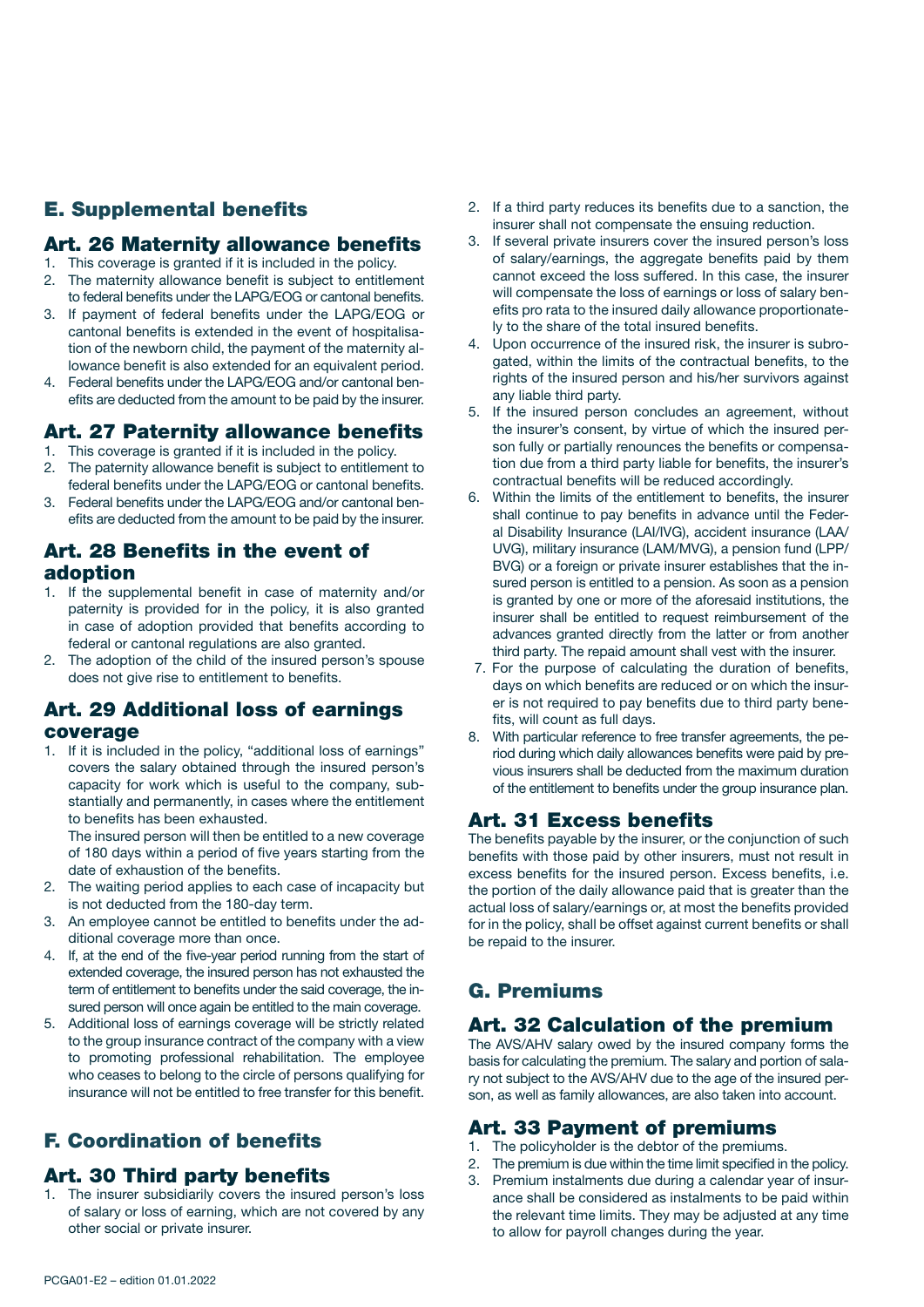- 4. If the premium or premium instalments are not paid in time, the insurer shall send a formal notice to the debtor, including costs, requesting payment within 14 days of the notice and pointing out the consequences of late payment. If the premium arrears and costs are not paid within the time limit, the insurer's obligations shall be suspended on expiry of the time limit.
- 5. If the insurer does not institute debt collection proceedings for the premium arrears and costs within two months of the expiry of the 14-day time-limit, the contract is deemed terminated.

# Art. 34 Adjustment of premium rates

- 1. Unless specifically agreed in the policy, the insurer may adjust the premium each year to allow for trends in claims or if premium rates are changed. Premiums shall be adjusted as of 1 January of each year. The insurer shall inform the policyholder of the new premium rate no later than 25 days before the end of the current year. In the event of a premium rate increase, the policyholder may exercise a right of termination before the end of the calendar year (date of receipt by the insurer).
- 2. The premium rate may be adjusted when new circumstances come into force (e.g. change in the company's activity, merger, spin-off, takeover) or in the event of restructuring, provided that the payroll varies by 10% or more. In the event of an increase in the premium rate, the policyholder may exercise a right of termination within 30 days from the date of notification (date of receipt by the insurer).

# Art. 35 Premium statement

The final premium statement is drawn up at the end of the financial year corresponding to the calendar year, based on the documents provided by the policyholder in accordance with Article 37 of these general terms and conditions of insurance.

# Art. 36 Surplus sharing

- 1. If provided for in the policy, the policyholder will receive a share of any surplus premiums.
- 2. The settlement is made at the earliest five months after the end of the settlement period, provided the premiums for this period have been paid in full.
- 3. The benefits paid for the accounting period are deducted from the relevant part of the premiums paid in accordance with the provisions of the policy. If there is a surplus, the policyholder receives the share agreed in the policy.
- 4. If the insurance policy is terminated for the end of a surplus sharing accounting period, the calculation of the surplus sharing is postponed until the end of all the cases of incapacity for work covered by the group insurance contract. Benefits paid after termination are also included in this calculation.
- 5. If the claims for a closed accounting period are announced or compensated after the accounting statement has been drawn up, a new surplus sharing statement will be drawn up. The insurer shall demand that any surplus sharing payments made be returned.
- 6. Any surplus sharing amounts shall be paid provided the insurance policy remains in force until the end of the accounting period.
- 7. Only the premiums and benefits relating to daily allowance benefits in the event of illness and accident are taken into account in the surplus sharing calculations.

# H. Obligations

## Art. 37 Obligations of the policyholder

- 1. The policyholder is required to inform the insured person of his/her rights and obligations arising from the insurance, in particular the possibility of maintaining insurance coverage when the employment relationship or the insurance contract expires.
- 2. Pursuant to the duty to inform (Article 3 LCA/VVG), the policyholder is also required to inform the insured person about the essential elements of the contract.
- 3. The policyholder must inform the insurer of each incapacity for work, in accordance with Art. 13, para. 5 of these general terms and conditions of insurance.
- 4. The policyholder shall immediately notify the insurer whenever the employment relationship with an employee who has an incapacity for work is terminated.
- 5. For the final invoicing, the policyholder shall provide the insurer with the salary declaration form and, if requested, the AVS/AHV statements of the insured persons. If the salary declaration form is not provided within 30 days of the insurer's request, the insurer shall send a formal notice to the policyholder. If the formal notice remains without effect, the insurer will automatically charge the policyholder by increasing the annual premium for the previous year. Article 33 of these general terms and conditions applies mutatis mutandis to the payment of the supplemental premium.
- 6. The policyholder is required to authorise the insurer, or appointed third parties, to access the company's books and accounting records or the documents sent to the AVS/AHV compensation fund, failing which the insurer reserves the right to suspend its obligations.
- 7. The policyholder undertakes to provide the insurer, automatically or on request, with any document that may establish entitlement to benefits (power of attorney, medical certificates, accounting or administrative documentation, etc.). The insurer reserves the right to check the plausibility of the declared salary.
- 8. The policyholder must inform the insurer of any increase in risk (e.g. change in the company activity or insured occupation).
- 9. Failure to comply with these obligations may result in sanctions by the insurer, which may include the refusal of benefits, pursuant to Art. 25 of these general terms and conditions of insurance.

# Art. 38 Obligations of the insured person

- 1. During the period of incapacity, the insured person must remain available for any necessary administrative or medical investigations by the insurer (such as be examined by a doctor appointed by the insurer).
- 2. The insured person will provide the insurer, automatically or at the insurer's request, with any document that may establish entitlement to benefits (power of attorney, medical certificates, decision and/or statement of benefits from other insurers, etc.). The insured person shall also notify the insurer immediately of any changes in circumstances that may affect entitlement to benefits (change in the degree of incapacity, registration to the unemploy-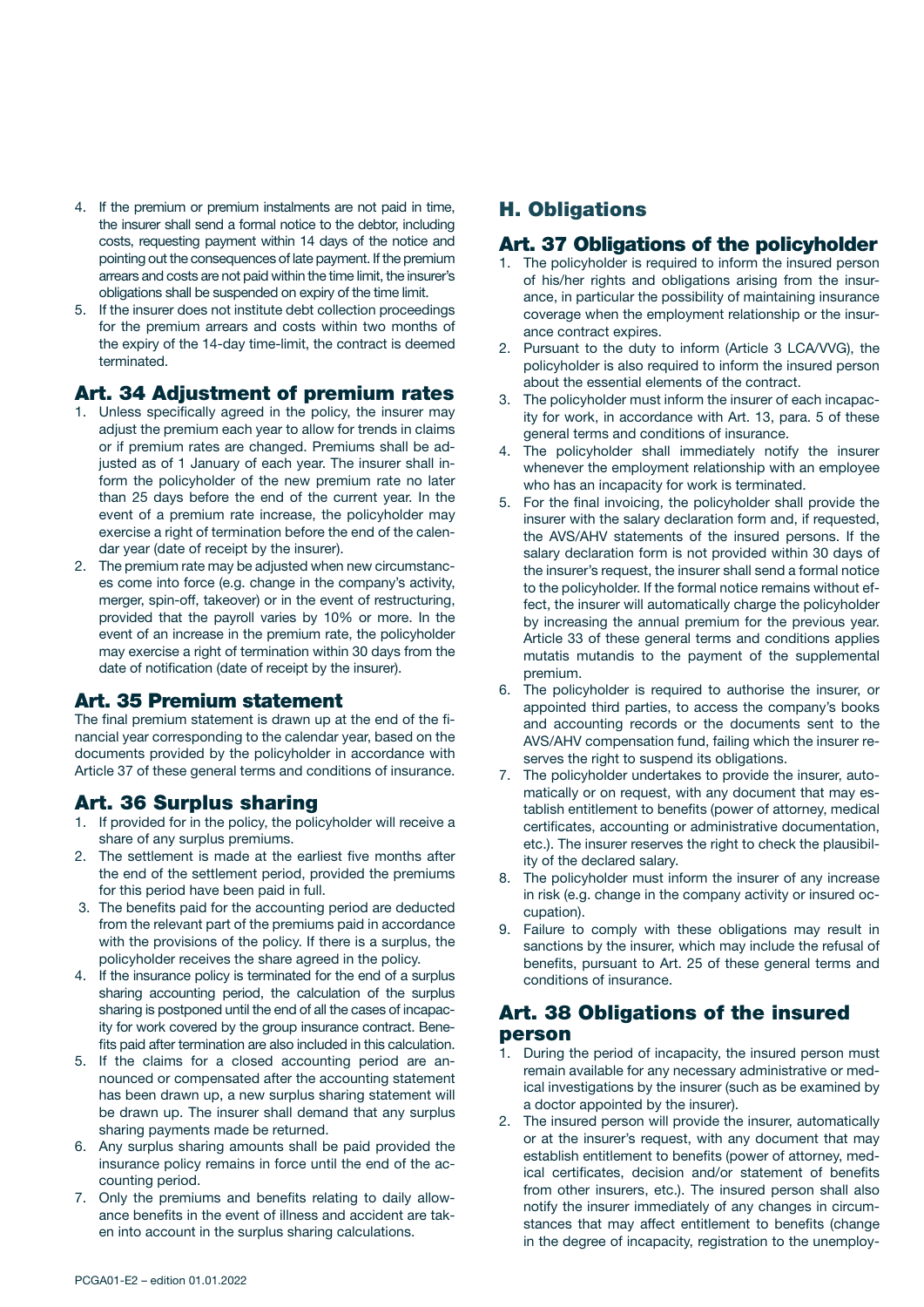ment insurance fund, entitlement to third party benefits, etc.).

- 3. The insured person shall release his/her doctors from medical and professional secrecy vis à vis the insurer's medical advisor.
- 4. The insured person must cooperate with the insurer and with the third parties appointed by the insurer (claims inspector, officers, doctors, etc.). In particular, the insured person must follow their instructions, provide the requested documents and answer, fully and truthfully, any questions asked by the insurer.
- 5. The insured person must file a claim for benefits with the AI/IV disability insurance within six months from the beginning of the incapacity or, upon request of the insurer, with another social institution.
- 6. The insured person is obliged to limit damages, including cooperate with social insurance institutions (disability insurance, accident insurance, military insurance, etc.).
- 7. Within reasonable limits, the insured person shall participate in treatment or in professional rehabilitation measures designed to significantly improve capacity for work or offer new earning prospects.
- 8. At the latest three days following the beginning of the incapacity, the insured person shall consult a licensed doctor at his/her practice and follow the instructions given.
- 9. Non-compliance with these obligations may lead to sanctions by the insurer, which may extend to the refusal of benefits, pursuant to Art. 25 of these general terms and conditions of insurance.
- 10. In case of fraud or insurance fraud attempts, the insured person shall pay for the investigation expenses incurred by the insurer for the verification of the incapacity as well as for the follow-up of the case.

# I. Other provisions

## Art. 39 Assignment and pledging of benefits

The policyholder may not assign or pledge its claims against the insurer without the latter's consent.

## Art. 40 Broker clause

The policyholder may appoint a broker to conduct the business relationship with the insurer. In this case, information is considered to have reached the policyholder once it has reached the broker.

## Art. 41 Notices

- 1. All notices must be sent to the postal or electronic addresses indicated on the insurer's official documents or by any other means made available by the insurer, excepted social networks.
- 2. Notices made by the insurer are valid if they are sent to the last postal or electronic address communicated to the insurer by the policyholder or the insured person. These notices may be sent by other means made available by the insurer.

## Art. 42 Place of performance

Save any special provisions to the contrary, the obligations arising from the contract shall be performed in Switzerland and in Swiss francs.

## Art. 43 Jurisdiction

In case of a dispute, the policyholder, insured person or beneficiary may choose the jurisdiction of the courts of his/her place of residence in Switzerland, or of the insurer's headquarters or, if the insured person is domiciled abroad, that of his/her place of work in Switzerland.

# Art. 44 Data protection

Personal and sensitive data

Your insurer Groupe Mutuel Assurances GMA SA has requested that Groupe Mutuel Services SA (hereafter: Groupe Mutuel) processes the personal and sensitive data of the policyholder, the insured persons, and where applicable, their beneficiaries or related persons (hereinafter: persons concerned).

Groupe Mutuel Assurances GMA SA and Groupe Mutuel Services SA are companies of Groupe Mutuel Holding SA. They are subject to the Federal Law on Data Protection (LPD/DSG).

Personal data refers in particular to information relating to the concerned person, including in particular information relating to the management of the insurance contract. Sensitive data refers in particular to information relating to the state of health of insured persons and claims.

#### Legal basis

Groupe Mutuel shall process the personal and sensitive data of the persons concerned and implement the processing operations according to the following legal grounds: the consent of the persons concerned, respectively the express consent for sensitive data; the legal provisions applicable to the activities of Groupe Mutuel (including the LPD/DSG); the contract concluded between Groupe Mutuel and the policyholder; the overriding public interest or the overriding private interest of Groupe Mutuel or the persons concerned, within the meaning of the LPD/DSG.

#### **Purposes**

Personal and sensitive data are used in particular to assess the risks to be insured, process claims, ensure the administrative, statistical and financial follow-up of the contract, allow the management of Groupe Mutuel's activities (statistics, internal and external audit, etc.) and compliance with its legal obligations, the improvement and development of services provided, the optimisation and cost-effectiveness of insurance costs, prospecting and marketing operations, the management of unpaid debts and disputes, the fight against fraud, money laundering, terrorist financing and tax fraud.

#### **Security**

When personal data is processed, and with regard to the risks presented by data processing operations, Groupe Mutuel, its insurance intermediaries and other agents (e.g. a reinsurance company), undertake to take all necessary measures to comply with data protection law. These provisions include, in particular, the technical, physical and organisational measures required to safeguard the security of personal data and prevent its modification, damage or access by unauthorised third parties.